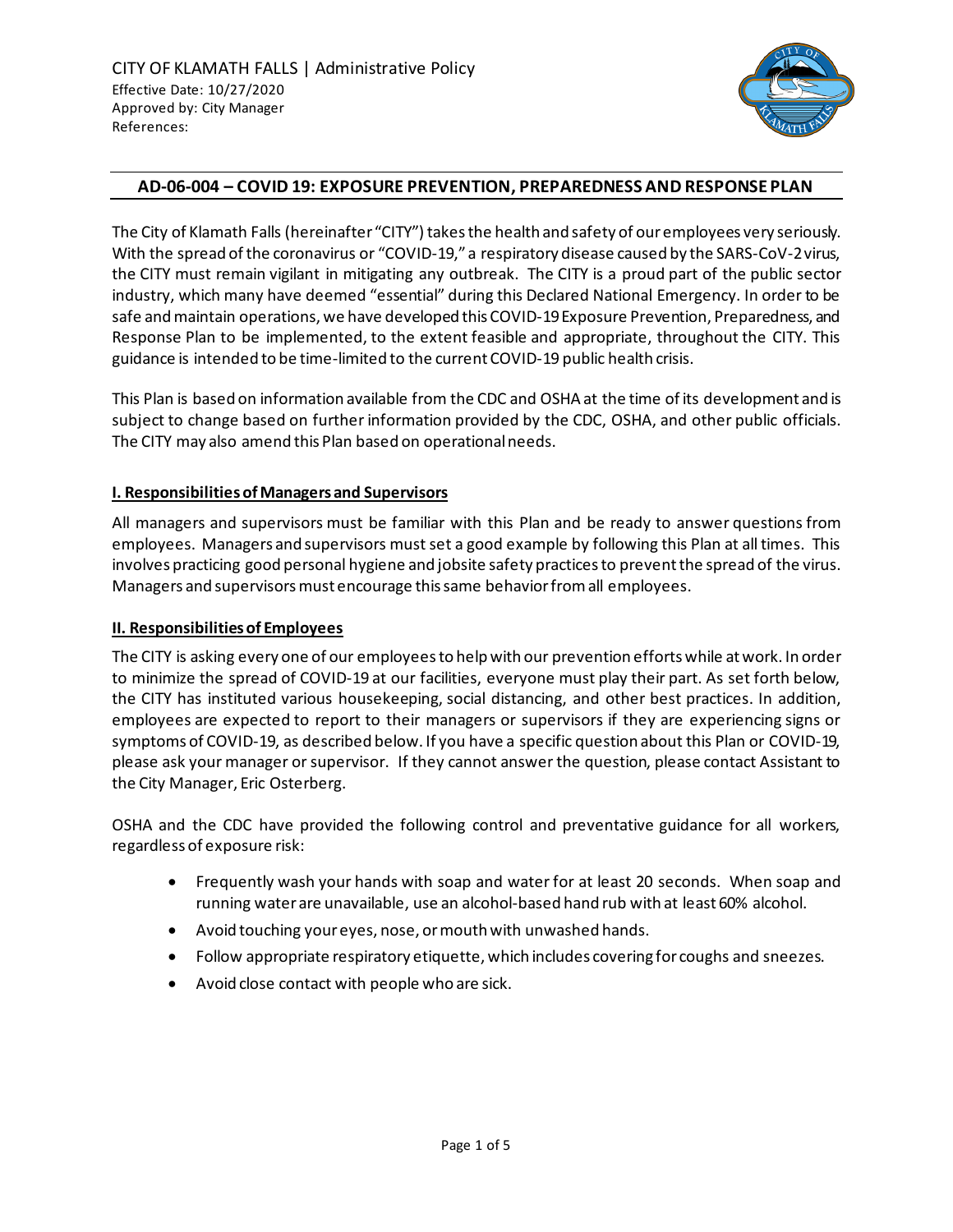In addition, employees should familiarize themselves with the symptoms of COVID-19, which include the following:

- Coughing;
- Fever;
- Shortness of breath, difficulty breathing; and
- Early symptoms such as chills, body aches, sore throat, headache, diarrhea, nausea/vomiting, and runny nose.

If you develop a fever and symptoms of respiratory illness, such as cough or shortness of breath, DO NOT GO TO WORK and call your supervisor and healthcare provider right away.

#### **III. Protective Measures**

The CITY has instituted the following protective measures at all facilities.

- A. General Safety Policies and Rules
	- Any employee/ visitor showing symptoms of COVID-19 will be asked to leave the facility and return home.
	- Safety meetings will be by telephone, if possible when social distancing is not possible. If safety meetings are conducted in-person, attendance will be collected verbally and the manager/supervisor will designate an employee to sign-in each attendee. Attendance will not be tracked through passed-around sign-in sheets or mobile devices. During any in-person safety meetings, avoid gathering in groups of more than 10 people and participants must remain at least six (6) feet apart.
	- Employees should avoid physical contact with others if possible and shall direct others (coworkers/ visitors) to increase personal space to at least six (6) feet, where possible.
	- All in-person meetings will be limited. To the extent possible, meetings will be conducted by telephone\electronically.
	- Employees will be encouraged to stagger breaks and lunches, if practicable, to reduce the size of any group at any one time to less than ten (10) people.
	- The CITY understands that due to the nature of some of our work, access to running water for hand washing may be impracticable. In these situations, the CITY will provide, if available, alcohol-based hand sanitizers and/or wipes.
	- Employees should limit the use of co-workers' tools and equipment when applicable/possible. To the extent tools must be shared, the CITY will provide alcohol-based wipes to clean tools before and after use. When cleaning tools and equipment, consult manufacturing recommendations for proper cleaning techniques and restrictions.
	- Employees are encouraged to limit the need for N95 respirator use, by using engineering and work practice controls to minimize dust. Such controls include the use of water delivery and dust collection systems, as well as limiting exposure time.
	- Based on legislative Phasing requirements, the CITY may divide crews/staff into groups where possible so that projects can continue working effectively in the event that a divided team is required to quarantine.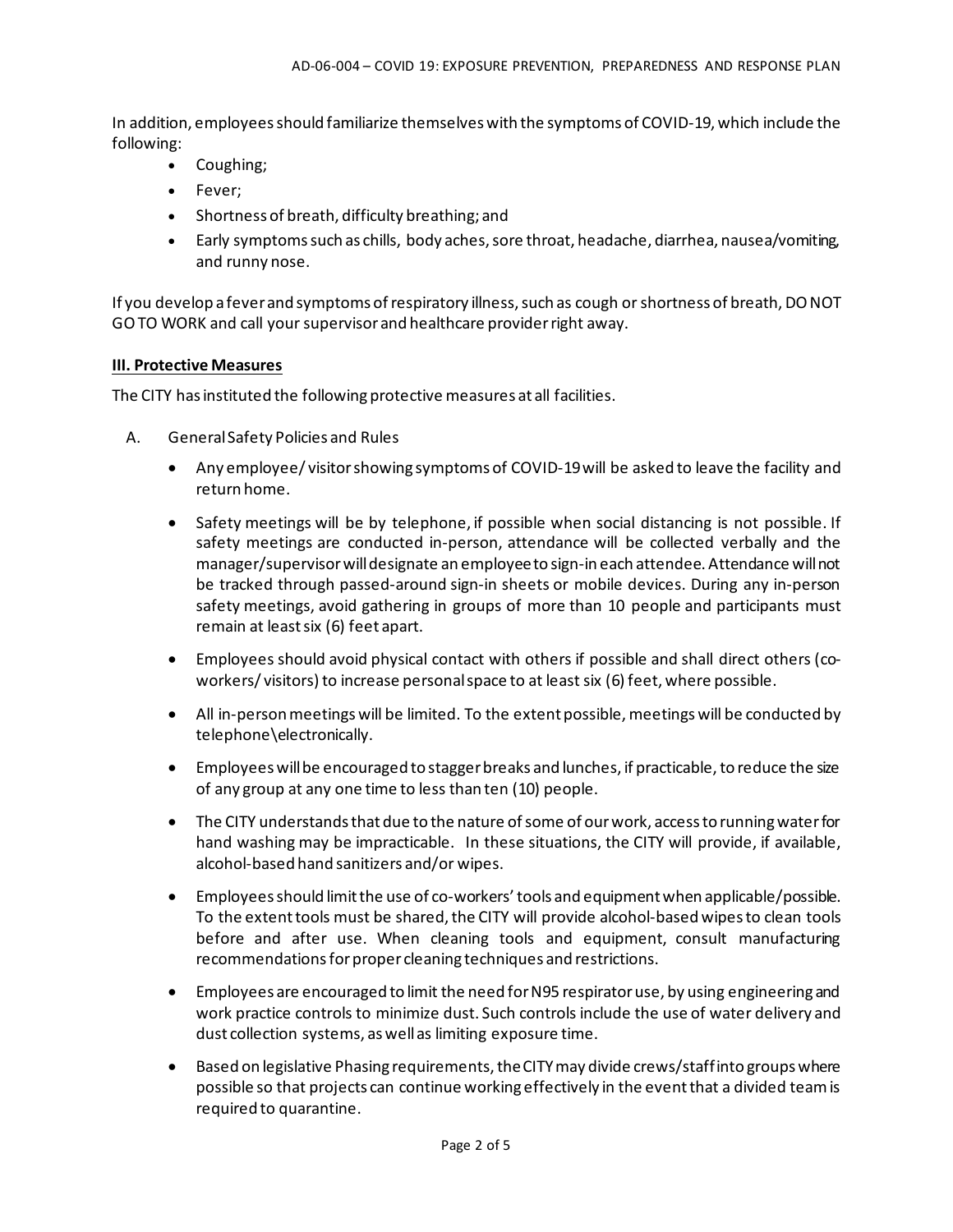- In the event of a positive test in any given division, as part of a division of crews/staff, the CITY will divide employees into dedicated shifts or some City services may have to be rescheduled or curtailed due to insufficient personnel.
- Dependent upon legislative Phasing requirements, employees are encouraged to minimize ride-sharing whenever possible. In the event employees do ride-share, per legislative Phasing requirements, while in vehicles, employees must ensure adequate ventilation and wear masks.
- If practicable, each employee should use/drive the same truck or piece of equipment every shift.
- B. Workers entering Occupied Building and Homes
	- Utility, enforcement and maintenance activities within occupied homes, office buildings, and other establishments, present unique hazards with regards to COVID-19 exposures. Everyone working within such establishments should evaluate the specific hazards when determining best practices related to COVID-19.
	- Employees should ask other occupants to keep a personal distance of six (6) feet at a minimum if possible. Workers should wash or sanitize hands immediately before starting and after completing the work.
- C. Job Site Visitors
	- The number of visitors to a job site will be limited to only those necessary for the work.

# **IV. Cleaning and Disinfecting**

The CITY has instituted regular housekeeping practices, which include cleaning and disinfecting frequently used tools and equipment, and other elements of the work environment, where possible. Employees should regularly do the same in their assigned work areas.

- Facilities and break/lunchroom areas should be cleaned at least once per day. Employees performing cleaning will be issued proper personal protective equipment ("PPE"), such as nitrile, latex, or vinyl gloves as recommended by the CDC. In the event cleaning is not possible, the City will close break rooms.
- Any portable jobsite toilets should be cleaned by the leasing company at least twice per week and disinfected on the inside.
- Vehicles and equipment/tools should be cleaned before a change in operator or rider when practicable. City Fleet Service has a Standard Operating Procedure for disinfecting vehicles.
- OSHA has indicated that a reliable report that an employee has tested positive for COVID-19 does not typically require an employer to perform special cleaning or decontamination of work environments, unless those environments are visibly contaminated with blood or other bodily fluids.<sup>[1](#page-2-0)</sup> Notwithstanding this, the CITY will clean those areas of the jobsite that a confirmed-positive individual may have contacted and it will do so before employees can access that work space again.

<span id="page-2-0"></span><sup>1</sup> <https://www.osha.gov/SLTC/covid-19/controlprevention.html>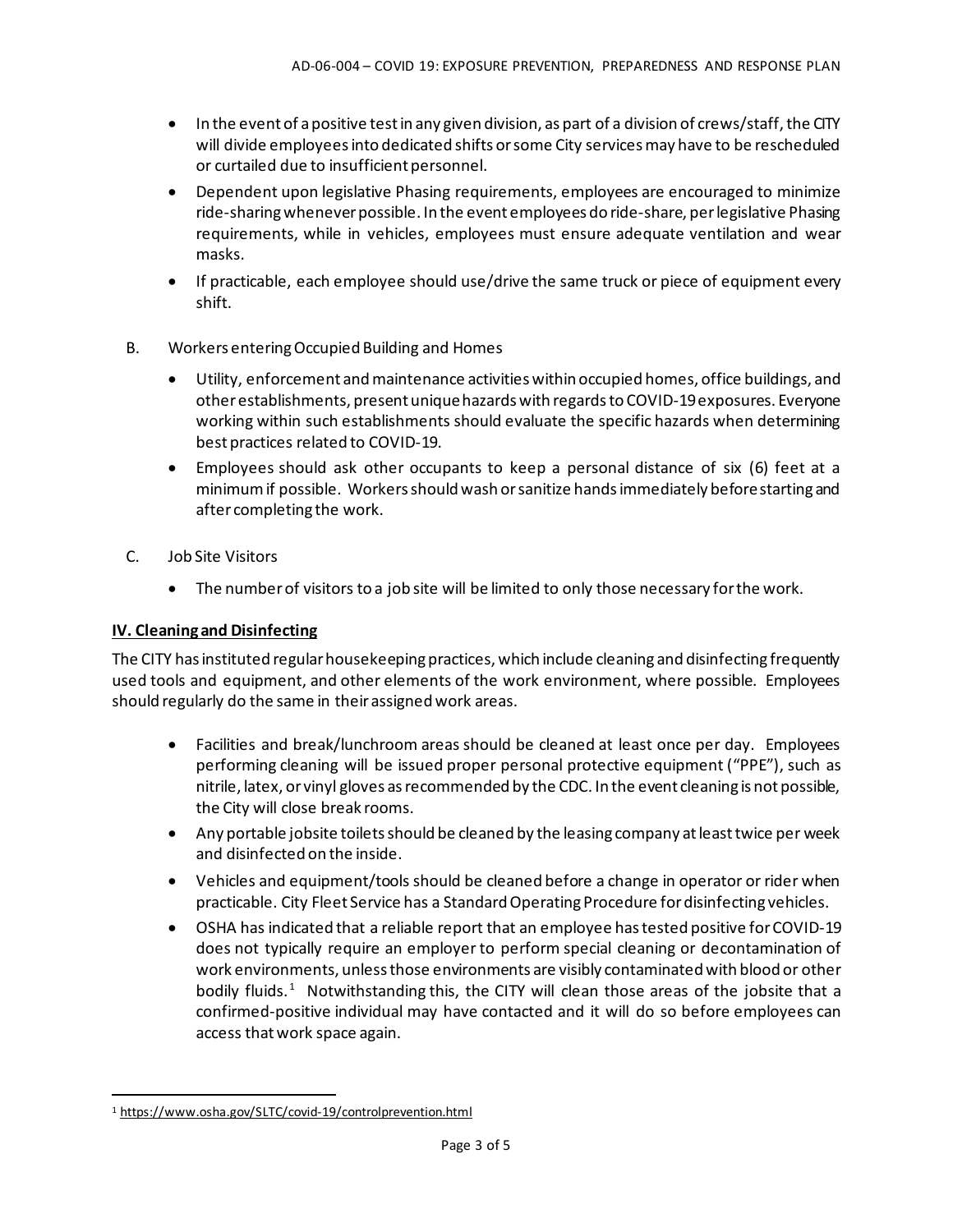- The CITY will ensure that any disinfection shall be conducted using one of the following:
	- o Common EPA-registered household disinfectant;
	- o Alcohol solution with at least 60% alcohol; or
	- o Diluted household bleach solutions (if appropriate for the surface).
- The CITY will maintain Safety Data Sheets of all disinfectants used on site.

#### **V. Exposure Situations**

• *Refer to City COVID-19 Sick Leave Policy*

#### **VI. OSHA Recordkeeping**

**\_\_\_\_\_\_\_\_\_\_\_\_\_\_\_\_\_\_\_\_\_\_\_**

Under OSHA's recordkeeping requirements, COVID-19 is a recordable illness, and thus employers are responsible for recording cases of COVID-19, if:

- 1. The case is a confirmed case of COVID-19, as defined by the Centers for Disease Control and Prevention (CDC[\);\[2\]](https://www.osha.gov/memos/2020-05-19/revised-enforcement-guidance-recording-cases-coronavirus-disease-2019-covid-19#_ftn2)
- 2. The case is work-related as defined by 29 CFR § 1904.5[;\[3\]](https://www.osha.gov/memos/2020-05-19/revised-enforcement-guidance-recording-cases-coronavirus-disease-2019-covid-19#_ftn3) and
- 3. The case involves one or more of the general recording criteria set forth in 29 CFR § 1904.7[.\[4\]](https://www.osha.gov/memos/2020-05-19/revised-enforcement-guidance-recording-cases-coronavirus-disease-2019-covid-19#_ftn4)

[3] Under 29 CFR § 1904.5, an employer must consider an injury or illness to be work-related if an event or exposure in the work environment (as defined by 29 CFR § 1904.5(b)(1)) either caused or contributed to the resulting condition or significantly aggravated a pre-existing injury or illness. Work-relatedness is presumed for injuries and illnesses resulting from events or exposures occurring in the work environment, unless an exception in 29 CFR § 1904.5(b)(2) specifically applies. *See* [www.osha.gov/laws-regs/regulations/standardnumber/1904/1904.5.](https://www.osha.gov/laws-regs/regulations/standardnumber/1904/1904.5) As discussed below, OSHA is exercising enforcement discretion regarding work-relatedness in the context of employee COVID-19 illness.

[4] Under 29 CFR § 1904.7, an employer must consider an injury or illness to meet the general recording criteria, and therefore to be recordable, if it results in any of the following: death, days away from work, restricted work or transfer to another job, medical treatment beyond first aid, or loss of consciousness. An employer must also consider a case to meet the general recording criteria if it involves a significant injury or illness diagnosed by a physician or other licensed health care professional, even if it does not result in death, days away from work, restricted work or job transfer, medical treatment beyond first aid, or loss of consciousness. *See* [www.osha.gov/laws-regs/regulations/standardnumber/1904/1904.7.](https://www.osha.gov/laws-regs/regulations/standardnumber/1904/1904.7)

#### **VII. Confidentiality and Privacy**

Except for circumstances in which the CITY is legally required to report workplace occurrences of communicable disease, the confidentiality of all medical conditions will be maintained in accordance with applicable law and to the extent practical under the circumstances. When it is required, the number of persons who will be informed that an unnamed employee has tested positive will be kept to the minimum needed to comply with reporting requirements and to limit the potential for transmission to others. The CITY reserves the right to inform other employees that an unnamed co-worker has been diagnosed with COVID-19 if the other employees might have been exposed to the disease so the employees may take measures to protect their own health. The CITY also reserves the right to inform contractors, vendors/suppliers or visitors that an unnamed employee has been diagnosed with COVID-19 if they might have been exposed to the disease so those individuals may take measures to protect their own health.

<sup>[2]</sup> A confirmed case of COVID-19 means an individual with at least one respiratory specimen that tested positive for SARS-CoV-2, the virus that causes COVID-19. *See* [www.cdc.gov/coronavirus/2019-ncov/php/reporting-pui.html.](http://www.cdc.gov/coronavirus/2019-ncov/php/reporting-pui.html)